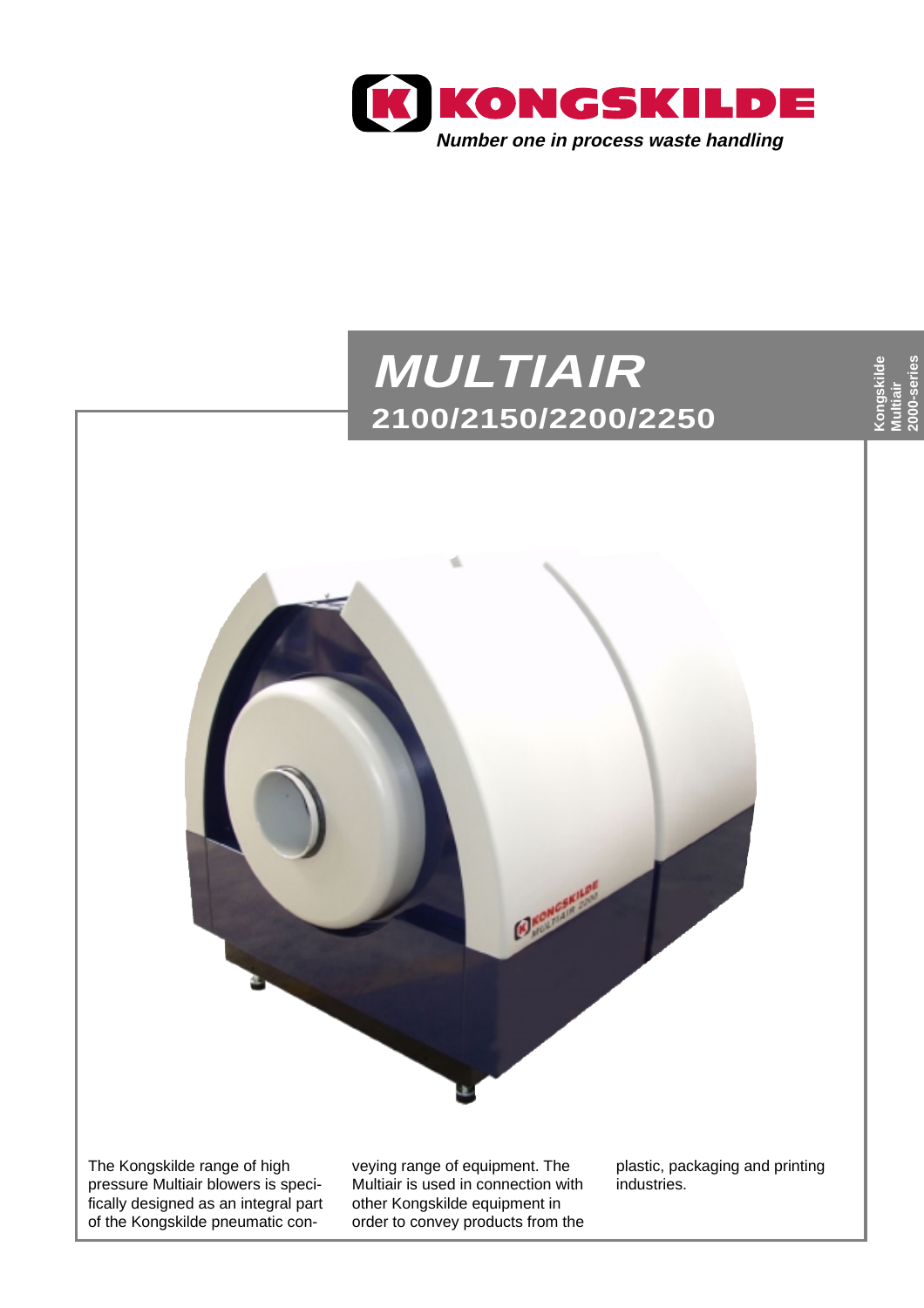# **Multiair 2000**

The high efficiency centrifugal blower unit is housed in a standard modular acoustic cabinet providing excellent noise insulation properties and also full weather protection for most outdoor installations.

The air inlets for motor cooling and blower intake are specifically designed to minimize the high fre-

#### quency (whistling) noise normally associated with these areas.

The cooling fan on the motor pulls the cooling air via a dedicated air intake directly from the outside of the acoustic housing. This cooling air is exhausted from the underside of the acoustic housing.

Access for maintenance purposes is achieved by the removal of the side panel/panels, each panel is fixed with two screws.

The blower drive is provided by a flexible poly v-belt transmission reducing vibrations and hence noise emissions.





# **Technical Data**

The Multiair is available as a pressure blower (T version) and as a suction blower (S version).

The Multiair 2000 series is standard mounted with:

- Pressure gauge
- Ammeter
- Hour run counter
- Motor starter (Star/Delta)

### **The filter option is available for Multiair T versions only.**

| <b>Filter material</b>      | Polyester                          |  |  |
|-----------------------------|------------------------------------|--|--|
| Weight                      | 150 g/m <sup>2</sup>               |  |  |
| <b>Thickness</b>            | $0.6$ mm                           |  |  |
| Max. working<br>temperature | Dry air: 70° C<br>Humid air: 70° C |  |  |
| <b>Filter Class</b>         | U (BIA-test<br>8702697/6210)       |  |  |
| <b>Filter Area</b>          | $14.5 \text{ m}^2$                 |  |  |

| <b>Multiair Type</b>                         |                                                                           | 2100                         | 2150                         | 2200                         | 2250                         |
|----------------------------------------------|---------------------------------------------------------------------------|------------------------------|------------------------------|------------------------------|------------------------------|
| Motor output [kW] 50 Hz                      |                                                                           | 7.5                          | 11                           | 15                           | 18.5                         |
| Rated current 400 V                          |                                                                           | 15.0                         | 21.8                         | 29.4                         | 35.5                         |
| Motor Rpm                                    |                                                                           | 2900                         | 2900                         | 2900                         | 2900                         |
| <b>Blower Rpm</b>                            | without reg.<br>without reg.<br>without reg.<br>without reg.<br>with reg. | 3000<br>3200<br>3400<br>3600 | 3400<br>3600<br>3800<br>4200 | 3800<br>4000<br>4200<br>4800 | 4000<br>4200<br>4400<br>4700 |
| Heating of air at 2000 $m^3/h$ ° C           |                                                                           |                              |                              |                              |                              |
|                                              | without reg.<br>with reg.                                                 | $\overline{7}$<br>10         | 8<br>14                      | 11<br>20                     | 12                           |
| Weight [kg]                                  |                                                                           | 375                          | 399                          | 436                          | 452                          |
| Sound Pressure Level* dB (A)<br>Distance 1 m |                                                                           |                              |                              |                              |                              |
| S Type                                       | without reg.<br>with reg.                                                 | 68<br>72                     | 71<br>75                     | 73<br>77                     | 76                           |
| Sound Pressure Level* dB (A)<br>Distance 1 m |                                                                           |                              |                              |                              |                              |
| T Type                                       | without reg.<br>with reg.                                                 | 69<br>71                     | 71<br>74                     | 73<br>77                     | 75                           |

\*The noise level is measured in 1 m distance from the machine and 1.5 m from the floor. The machine is

placed in a free area with OK160 pipe connected to the outlet and the inlet in a standard working situation.

# **S version T version**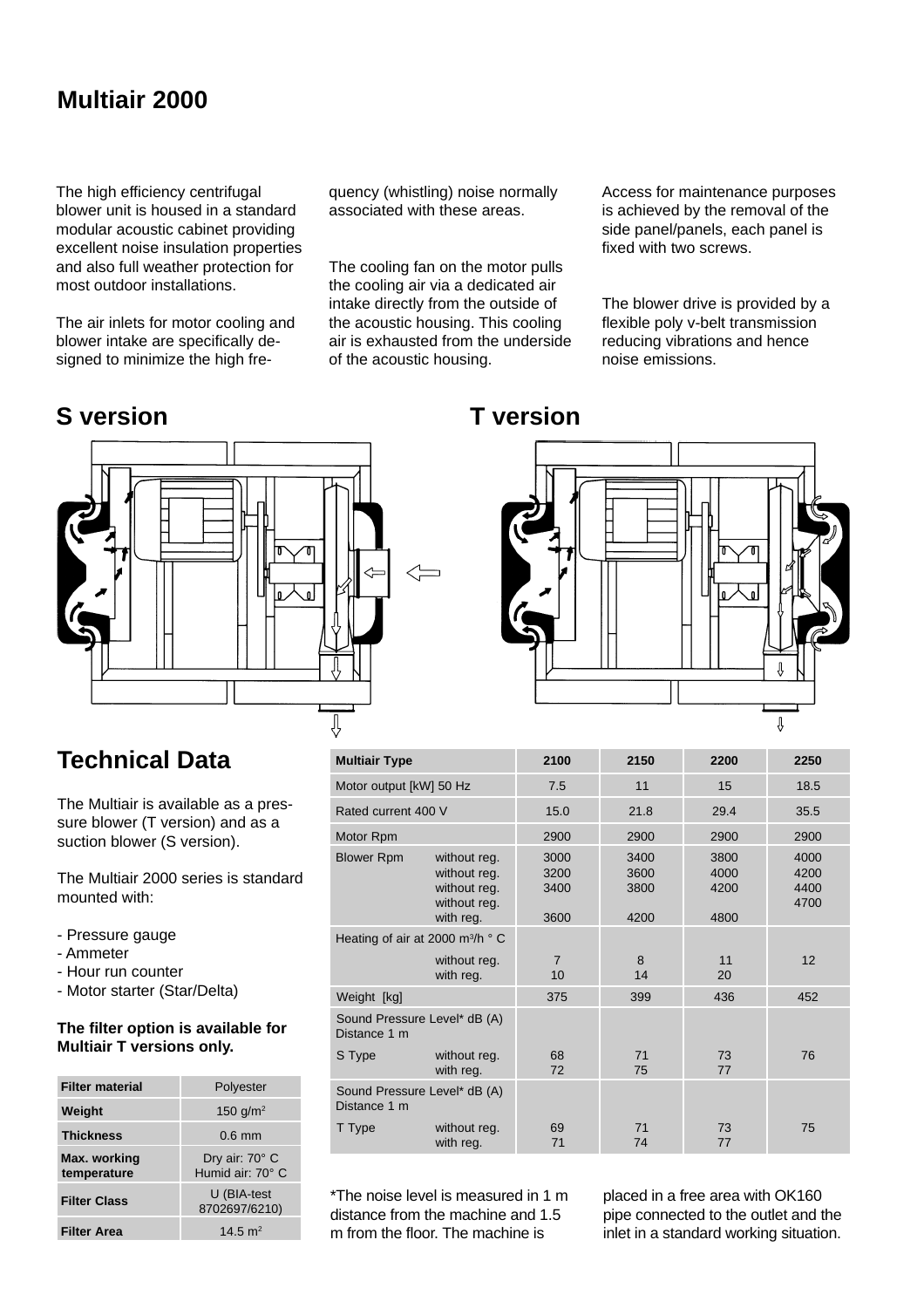# **Capacity Curves**





# **Dimensions**

Multiair 2100T/2150T/2200T/2250T without air regulation



Multiair 2100T/2150T/2200T with air regulation